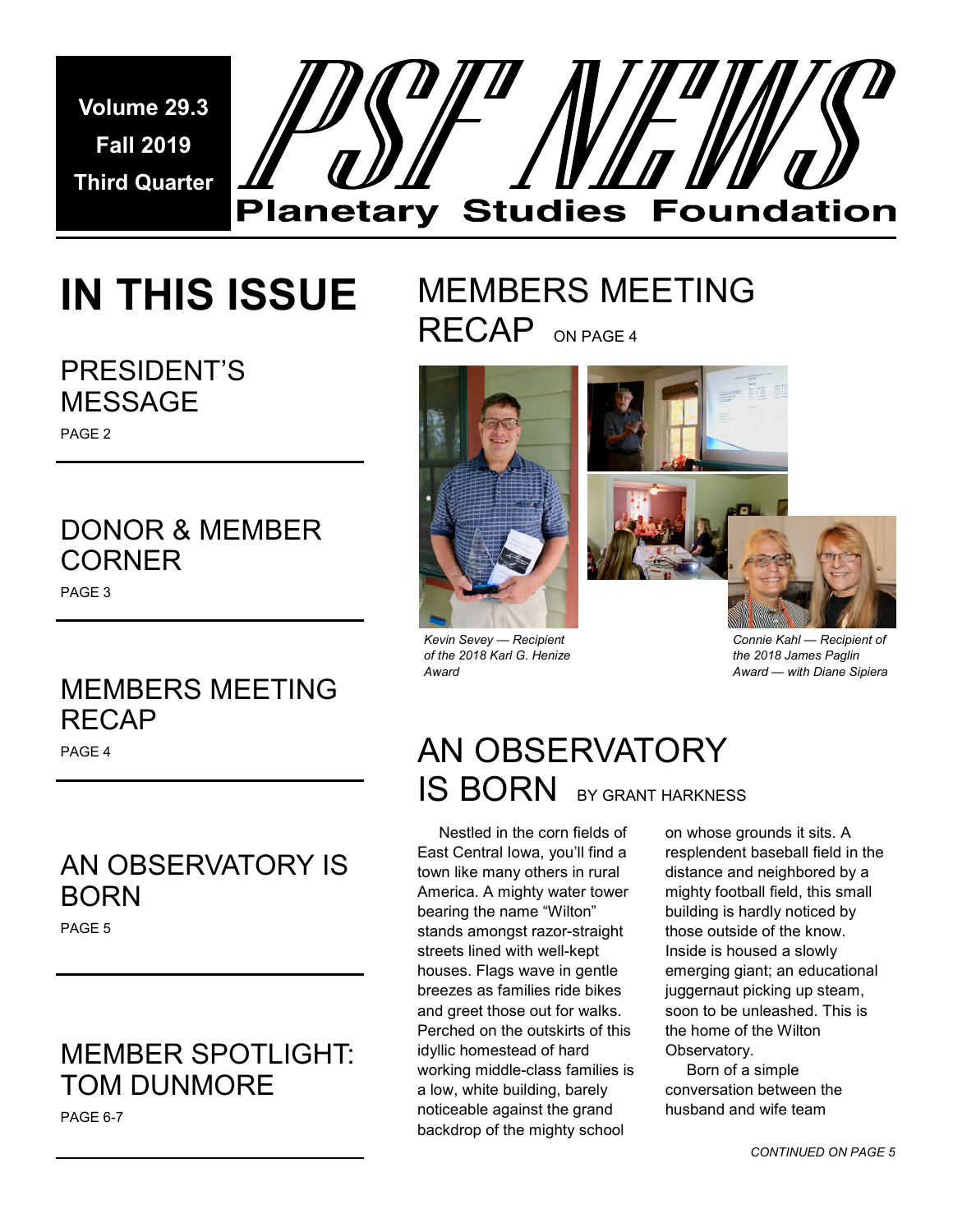# PRESIDENT'S MESSAGE

 As the third quarter of PFS's transitional year comes to an end, I am pleased to announce that we are succeeding in balancing our monetary resources with our financial obligations.

 Our 1876 Banwarth House & Museum is once again the focal point of our activities throughout the Iowa, Illinois, and Wisconsin tri-state region. In science, PSF's meteorite research program continues to classify and add new specimens each year to the world-wide database. In our educational endeavors we are developing new partnerships and seeking a museum home for many of our unique and valuable geological and meteorite specimens.

 Even though our temporary science facility in Elizabeth, IL was forced to close due to reasons outside our control, our programs at the Doug Firebaugh Astronomical Observatory in Freeport, IL have been attended this summer by a record number of people.

In celebration of the 50<sup>th</sup> Anniversary of the July 20<sup>th</sup> 1969 Apollo 11 moon landing, PSF speakers gave presentations at several different venues. We are extremely proud of our relationship with many of the Apollo astronauts and of their contributions to mankind's



understanding of the universe. PSF was also able to preserve and make available some of the knowledge from our now closed science museum at 115 North Main Street in Elizabeth, IL. It was through the efforts of our two high school student interns, Evelyn Larson and Echo Taylor, that we were finally able to create a virtual museum experience on the PSF website. Before we closed its doors we asked them to create a photographic record of our unique exhibits for future electronic visitors that will never have the actual experience of seeing them in person. In the five years of its operation our Earth & Space Science Museum introduced hundreds of excited children to the wonders of science through our summer programs. It is most gratifying that many of those children retained their enthusiasm and developed a life-long interest in astronomy and earth science. For our educational staff, that is their best reward for all the effort they put into creating all those exciting science programs over those past five years. Thank you to Evelyn and Echo, and be sure to check it out on our website!

The Annual Members Meeting was held this year on September 14<sup>th</sup> at our 1876 Banwarth House & Museum. It was well attended and supported by a record number of proxy votes. Following a delicious pot-luck luncheon, the meeting was called to order with a welcome by Vice President, Caroline Sipiera. Next on the agenda was certification of the ballots by Executive Secretary, Andrea Nolan, and her announcement of the new Executive Board members for the 2019-2022 terms. My congratulations go out to Mary Becker, James Dole, and Dr. Douglas L. Hicks on their re-elections. I want to offer my sincere thanks to our retiring Executive Board members Jess Farlow and Jennifer Schwartz for their many years of dedicated service. Over the years, Jess and Jennifer have been there through both times of triumph and disappointment with the organization. Each made their own special contributions to the overall success of the PSF. As Life Members, both Jess and Jennifer can be assured that I will still call upon them for their valuable advice and consultation as the need arises. As the meeting progressed, the Executive Board approved the 2020 operations budget and authorized the repainting of the 1876 Banwarth House & Museum. In Executive Session, the Board elected the following officers for the 2019-2020 terms: Paul P. Sipiera, president, Caroline A. Sipiera, vice president, Andrea M. Nolan, executive secretary and Ryan Nolan as treasurer. The Board also recognized and thanked Kathie Farlow for her many years of service as PSF Treasurer.

 For the remaining quarter of 2019, I see a bright future for the PSF and look forward to the many new opportunities that await us in both our educational activities and meteorite research.

### *Paul P. Sipiera*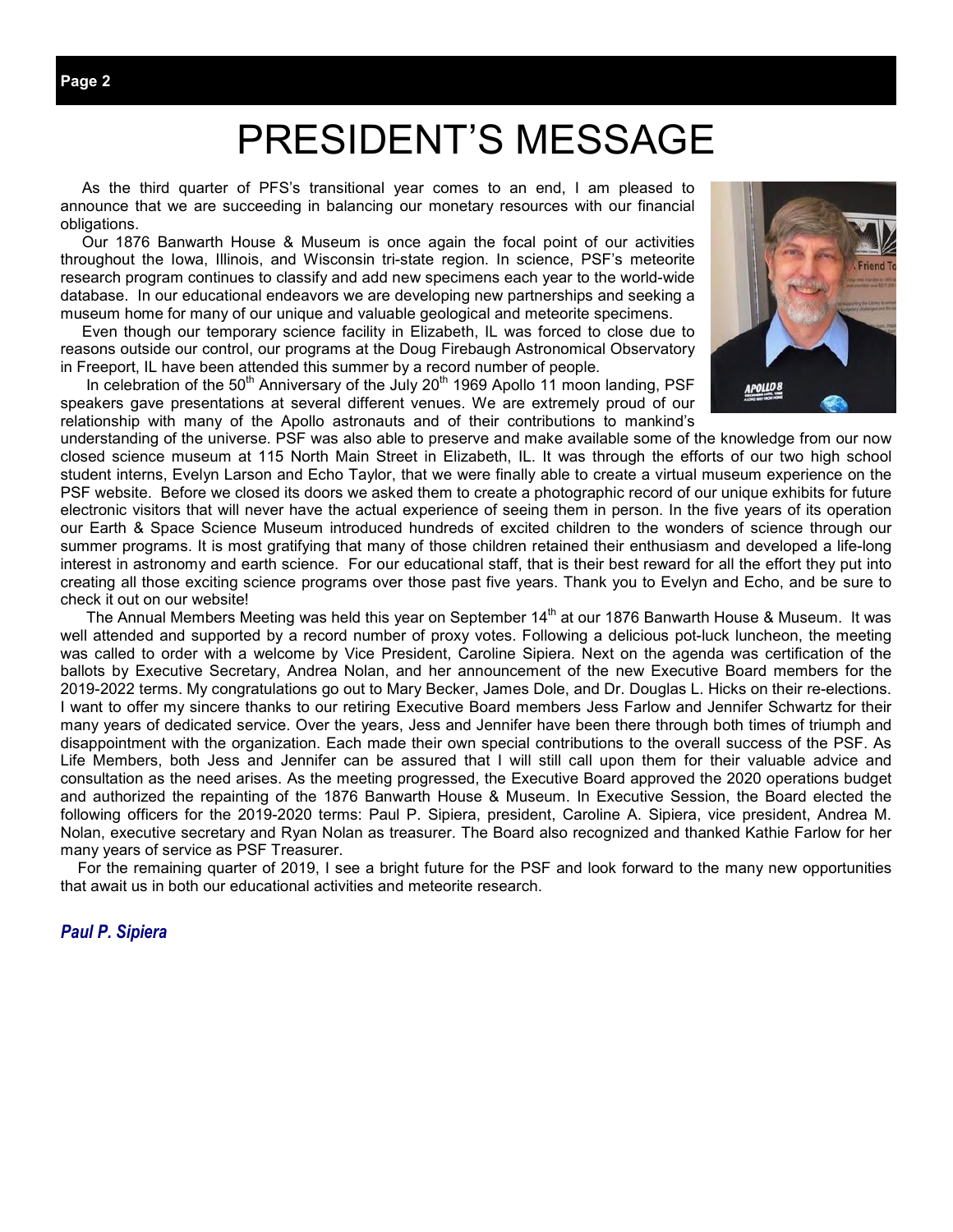# DONORS' SPOTLIGHT

### **'President's Circle' \$10,000+**

William and Valerie Anders Foundation

### **\$1,000+**

Albert & Audrey Ratner Foundation

#### **\$50 — \$500**

Connie Kahl Diane & Paul Sipiera

**Meteoritical Society Student Travel Grant** 

Marc Biren

# MEMBERS' CORNER

#### **NEW MEMBER**

The PSF is proud to announce the birth of its youngest member, Olivia Feiner. Paul and Diane Sipiera are thrilled with the arrival of their granddaughter on August 25<sup>th</sup>.

### **RENEWING MEMBERS**

### **Contributing Membership**

William & Mary Sue Coates

#### **Supporting Membership**

Joseph & Bonnie Garrity

#### **Family Membership**

Leo & Karen Baran Matt Harmston Dr. David & Jennifer Kahn Craig & Elizabeth Larson James & Sandy Napolitan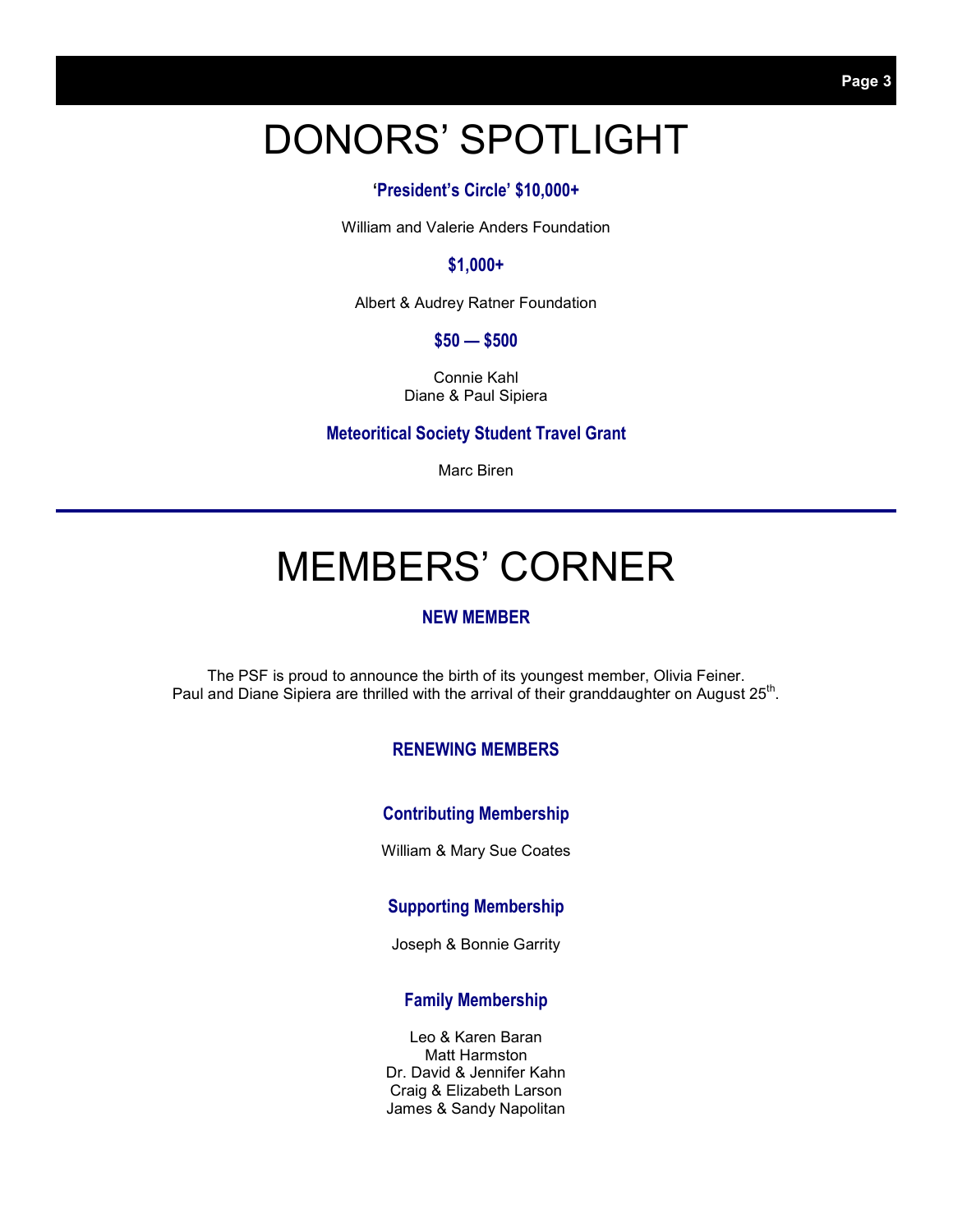# 2018 AWARDS & 2020 BUDGET

## **JAMES PAGLIN AWARD**

Connie Kahl

#### **KARL G. HENIZE AWARD**

Kevin Sevey

#### **APPRECIATION AWARD**

Jim & Pam Dole Tom Dunmore

Steve Hoyer

Lyle Johnsen

Mike Otte

Christina Hollis Dino Milani & Ellen Tsagaris Jim Kahl Jess Farlow Jennifer Schwartz

## **1876 BANWARTH HOUSE & MUSEUM**

| Property Tax =                            | 3,300    |
|-------------------------------------------|----------|
| Insurance (off-site locations included) = | 3,200    |
| Utilities $=$                             | 3,400    |
| $Security =$                              | 800      |
| Maintenance & Misc. =                     | 12,300   |
| (Includes Re-painting House, \$10,000)    |          |
| $Sub$ -total =                            | \$23,000 |

### **GENERAL OPERATING EXPENSES FOR 2020**

Staff & Programs:

| Administration:                             | 5,000    |
|---------------------------------------------|----------|
| Office Support:                             | 5,000    |
| General Office:                             |          |
| Internet Services =                         | 500      |
| Office Supplies =                           | 500      |
| Newsletter & Postage =                      | 3,000    |
| Firebaugh Observatory =                     | 1,000    |
| Marketing:                                  |          |
| Meteoritical Society student travel grant = | 2.000    |
| $Sub$ -total =                              | \$17,000 |
| Grand Total = $$40,000$                     |          |
|                                             |          |

## **KEY TAKEAWAYS**

- The PSF is small, but mighty. The PSF tries every year to do a lot with a little. From meteorite research to advancing science education, a lot of what gets accomplished is done with minimal capital. Imagine our reach and impact with additional funding!
- The majority of PSF's income came from one generous grant that expired this past August and our financial future is uncertain. The anticipated income for 2020 is less than the \$40,000 needed to balance the budget. We need to find new sources of income.
- When the PSF team sends out communications about year-end giving or to renew your membership, we hope you consider the work we do when deciding to contribute to our mission. We understand choosing between good causes can be difficult, but rest assured, every dollar given to the PSF goes *straight to the cause* (not executive salaries or expensive overhead). During the year-end giving campaign, we even provide the option to choose *exactly* where you want your money to go!

### *QUESTIONS OR IDEAS FOR FUNDRAISING?*

*Contact Diane Sipiera or Andrea Nolan (815) 858-2014 or amcplanets@gmail.com*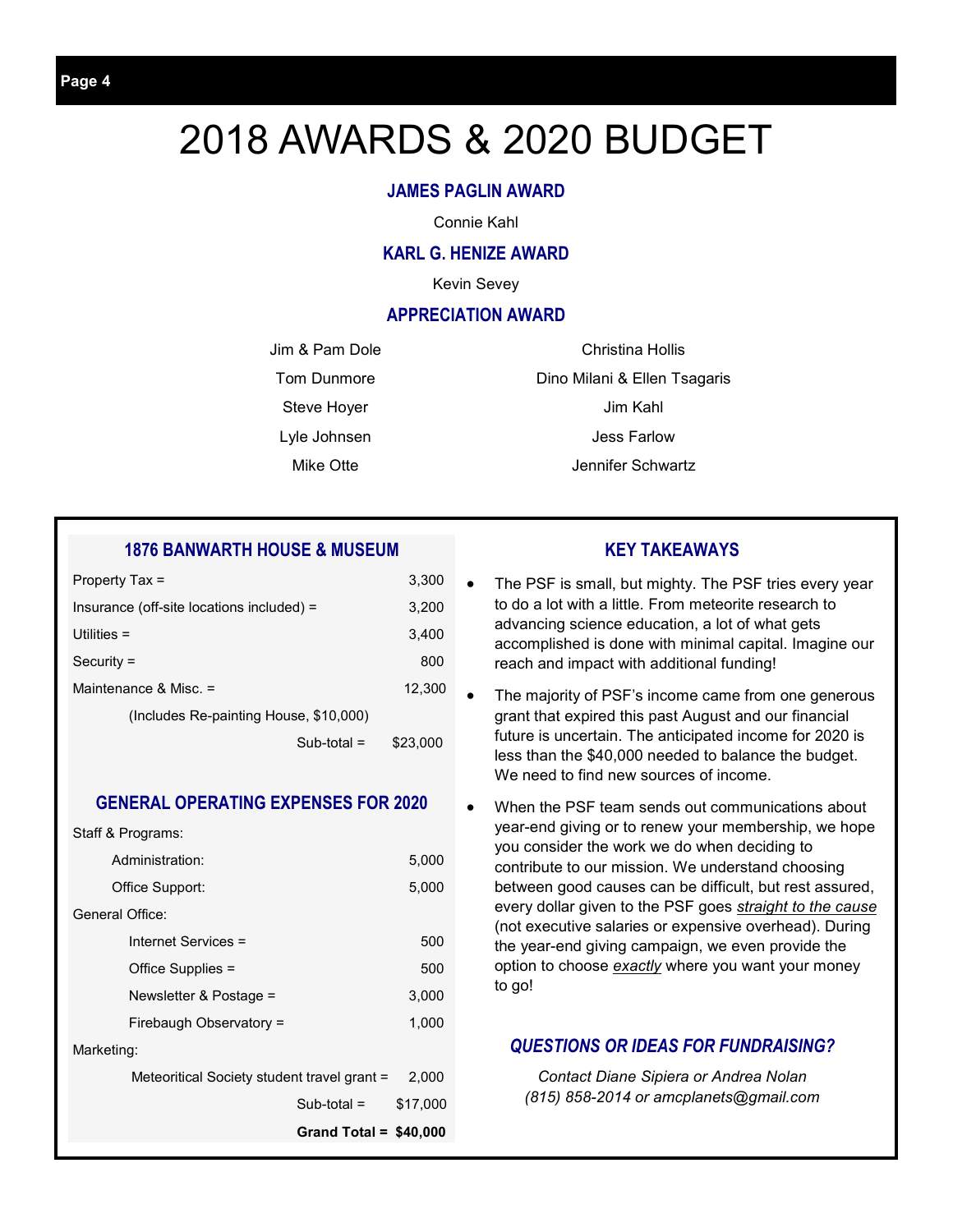#### *CONTINUED FROM FRONT PAGE*

of Grant and Katrina Harkness, this project is nearing the two-year anniversary of its launch. Having now grown far past the initial vision, this project now encompasses far more than originally planned. Not only does the community's Pre-K through  $12<sup>th</sup>$  grade school now have the low-slung white observatory structure housing the main instrumentation, but they also now have a large, newly renovated command center, expansive mural wall and three meteorite displays spread amongst the various grades. Quickly becoming an otherworldly STEAM powerhouse, the students and community are growing to become a new wave in science education!

 The split-roof observatory, being fully automated, contains a 12" Meade LX600ACF telescope mounted atop a robotic pier. Paired to this is a 60mm H-alpha telescope with a dedicated camera and robotic focusing unit, as well as a guidance system. The 12" telescope features a primary instrumentation package comprised of an Atik 16200 monochrome camera fitted to a 12 position FLI filter wheel, containing a broad selection of wide-band and narrow-band filtration. Secondary instrumentation packages include an automated spectroscopy module, as well as a dedicated planetary module. All modules feature dedicated cameras fitted to their respective applications. With these tools alone, student will have an amazing power to peer deep into the universe and explore that which surrounds us!

 Building upon the observatory idea, the school district joined forces and renovated an underutilized space, making it into a world-class command center to house the main astronomy operations. This large space features seven collaborative

work stations, each with four chairs, a 55" 4k television, and two computers with dedicated, maneuverable monitors. The head of the room features a teacher center, with 75" 4k television, vast computer controls capable of manipulating each station independently, as well as a desktop camera to capture and transmit pictures and video of samples and specimens for classes. This command center is connected via fiber optics to the observatory structure, allowing 24-hour operational capabilities, bathroom access and full ADA compliance. In addition, automation software allows students to add their research requests to a list that is monitored and maintained automatically by the computer, allowing data capture of their desired targets even when they aren't present. This is accomplished through advanced upgrades, allowing students to pursue not only academics but other pursuits as well. These options also allow for a higher degree of asset utilization, adding value to the investment being made.

 Beyond what has been described thus far is a selection of handheld, nearly child-proof telescopes for both daytime and nighttime use, a small radio telescope for solar analysis, and what is growing to become one of the most exciting publicly available meteorite selections in the area.

 Encompassing specimens from near and far, the displays house a large selection of hands-on specimens meant for interaction and instruction. Through their organization, The Organization for the Proliferation of Space Studies, the Harknesses are working hard with the PSF to expand this collection and program to include destructive analysis labs for older students and year-round courses for



not only astronomy, but also planetary science. Through the hard work and vivacious dedication of Paul and Diane, a bubbly partnership has emerged and is overflowing into all aspects of what's taking place!

 All programs not explicitly for students will be free and open to the public and feature a variety of topics, guest speakers and times. From nights with specific topics like planets and galaxies to you-pick-em evenings, viewing parties, meet and greets and so on, anyone within driving distance will find something to delight their minds.

 This tiny seed of educational ingenuity is quickly budding, growing and taking shape! Through the robust and unceasing support of our sponsors, including the PSF, we are sure to grow far beyond the bounds of where we currently exist. We will become an entity guided by the spark of our student body's relentless exploration and with us we will take generations of future explorers deep into the unknown! Come, let us explore the stars together! ♦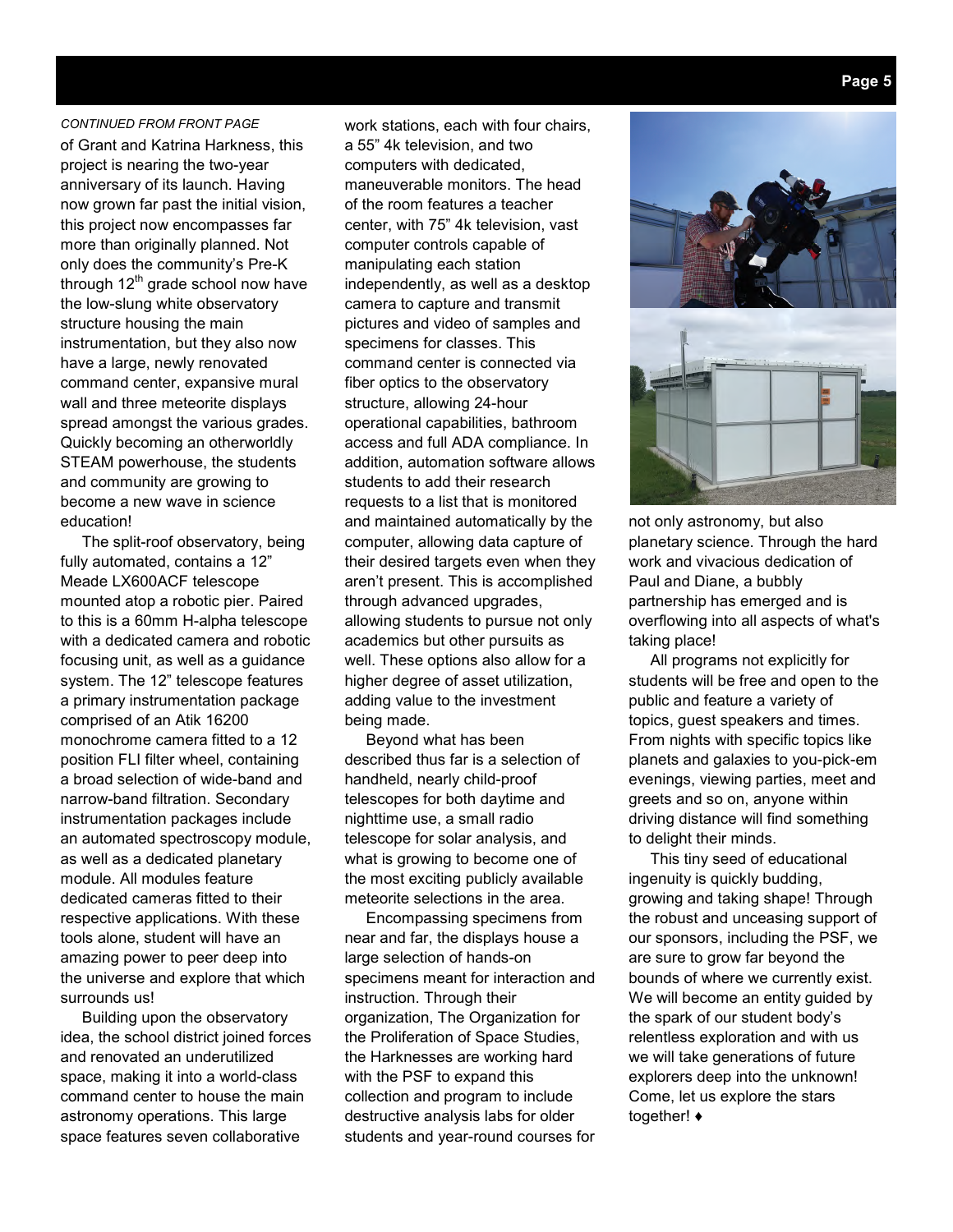# MEMBER SPOTLIGHT: Tom Dunmore

*Tom Dunmore has been a PSF member for the past 5 years and plays an integral role as the Assistant Director of the Firebaugh Observatory. Read more about how he got started and new observatory developments below.* 

#### *PSF News***: Can you tell us about your background?**

**Tom Dunmore (TD):** I was born in Clinton, Iowa and moved to Freeport, IL right after graduating from college. I have a degree in Electronics Engineering Technology and for the last eleven years have been working as a quality specialist for Honeywell/Eclipse in Rockford. My wife is a financial aid specialist at Highland Community College and my daughter will be starting 4th grade at Aquin elementary this fall.

#### *PSF News***: What interested you about astronomy and how did you get involved with the Doug Firebaugh Observatory?**

**TD:** I remember one night when I was about 8 years old, my dad and brothers were out on our driveway looking at the sky. My dad said something like "That's the big dipper isn't it?" and I was asking "Where, where?" From that point on I was always bringing home astronomy books from the library. When I moved to Freeport I learned of the observatory through a friend at work. It was still run by the high school back then. The enthusiasm shown by Mr. Firebaugh on public nights was incredible. When JETS disbanded, I was happy to be able to help Jim Dole out with keeping the observatory running.

#### *PSF News***: The observatory looks fantastic, what was one of the challenges you faced?**

**TD:** Our partnership with PSF and the Freeport Park District has been

amazing and has made the continuation of the observatory possible. When we first built the domed structure a few years ago, it consisted of a motorized cable/pulley system to open and close the shutters. This design was consistently malfunctioning and unreliable. I found a video online where someone re-configured the shutters using a chain drive. Since we had little to go by except this video, it was quite a challenge to design and install the components required. However, we ended up with a working drive that was much simpler and trouble free.

### *PSF News***: How did you get interested in space flight?**

**TD:** I grew up during the Apollo program when anything space related was really popular. I had lots of space toys like "Major Matt Mason" as well as posters of the moon landing on my wall. I remember rushing home from my morning paper route to turn on the news and see the first pictures from the Viking I lander on the surface of Mars in 1976.

#### *PSF News***: Do your wife and daughter share in your astronomy hobby?**

**TD:** They have both been very supportive — and patient considering the amount of time I've put into it. When my daughter was about three years old she told me that she was going to be the first person to walk on Mars.



*PSF News***: Do you have any other interests?** 

**TD:** I enjoy designing and playing around with electrical/electronic circuits. I also enjoy genealogy. I found out that one of the original signers of the Declaration of Independence is my great, great, great, great, great, grandfather. (John Hart from New Jersey)

### *PSF News***: Where is the most memorable place(s) you have traveled to?**

**TD:** I had a chance to travel to Europe about thirty years ago and was very impressed by the architecture and culture of the several countries I visited. In the states, one of my most favorite trips was in November of 2009 when my wife and I took a side trip from Disney World to the Kennedy Space Center. Seeing the museum complete with an actual Saturn V rocket — and the Vehicle Assembly building was awesome. As an added bonus we were able to see the space shuttle Atlantis sitting on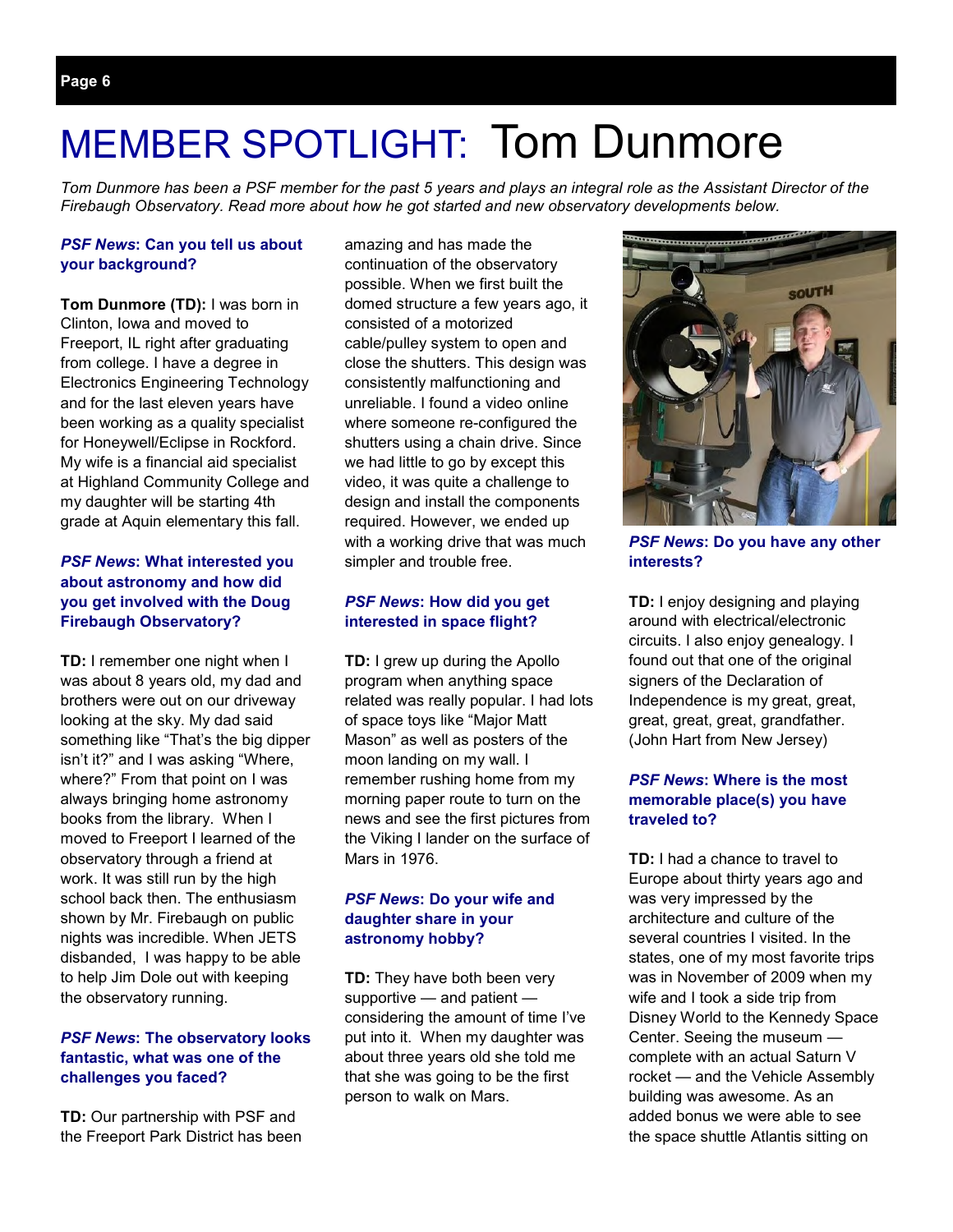pad 39A awaiting liftoff about a week later for STS-129.

#### *PSF News***: Do you have advice for young scientists and students?**

**TD:** You are living in a time of great discovery. Never pass up an opportunity to learn something new. ♦



Planetary Studies Foundation Endowment Scholarship awardee, Sean James, at Harper College with (from left to right) Pat Tierney, Paul Sipiera, Mary Becker and Diane Sipiera



In addition to donations and dues, you can help contribute to the PSF by participating in Amazon's charitable program.

- **SELECT THE PSF:** Search Amazon Smile and select the Planetary Studies Foundation as your charity.
- **START SHOPPING:** Be sure to start each purchase at smile.amazon.com and the PSF will receive .05% from all eligible purchases. You can bookmark the webpage to make sure you don't forget this important step.
- **SPREAD THE WORD:** Encourage your family and friends to choose the PSF, too. Amazon earned over \$232 billion in revenue in 2018 alone — help us receive a tiny piece of that pie!  $-$  it's free to you and helps us earn valuable funds.

# **FALL CELESTIAL CALENDAR**

## **Oct. 13 — Full Moon**

*Did you know?* This full moon was known by early Native American tribes as the Full Hunters Moon because at this time of year the leaves are falling and the game is fat and ready to hunt.

# **Oct. 20 — Mercury at Greatest Eastern Elongation**

Mercury reaches greatest eastern elongation of 24.6 degrees from the Sun. This is the best time to view Mercury since it will be at its highest point above the horizon in the evening sky. Look for the planet low in the western sky just after sunset.

# **Oct. 21, 22 — Orionids Meteor Shower**

The Orionids is produced by dust left behind by Halley's comet. The moon will block some of the fainter meteors this year, so best viewing will be from a dark location after midnight. Meteors will radiate from the Orion constellation, but can appear anywhere in the sky.

# **Nov. 11 — Rare Transit of Mercury Across the Sun**

Viewers with telescopes and approved solar filters will be able to observe the dark disk of the planet Mercury moving across the face of the Sun. This is a rare event with the next transit not until 2039. The best place to view this event in its entirety will be the eastern United States, Central America, and South America.

### **Nov. 12 — Full Moon**

*Did you know?* This full moon was known by early Native American tribes as the Full Beaver Moon because this was the time of year to set the beaver traps before swamps and rivers froze.

# **Nov. 24 — Conjunction of Venus and Jupiter**

The two bright planets will be visible within 1.4 degrees of each other in the evening sky. Look for his impressive sight in the western sky just after sunset.

# **Nov. 28 — Mercury at Greatest Western Elongation**

This is the best time to view Mercury since it will be at its highest point above the horizon in the morning sky. Look for the planet low in the eastern sky just before sunrise.